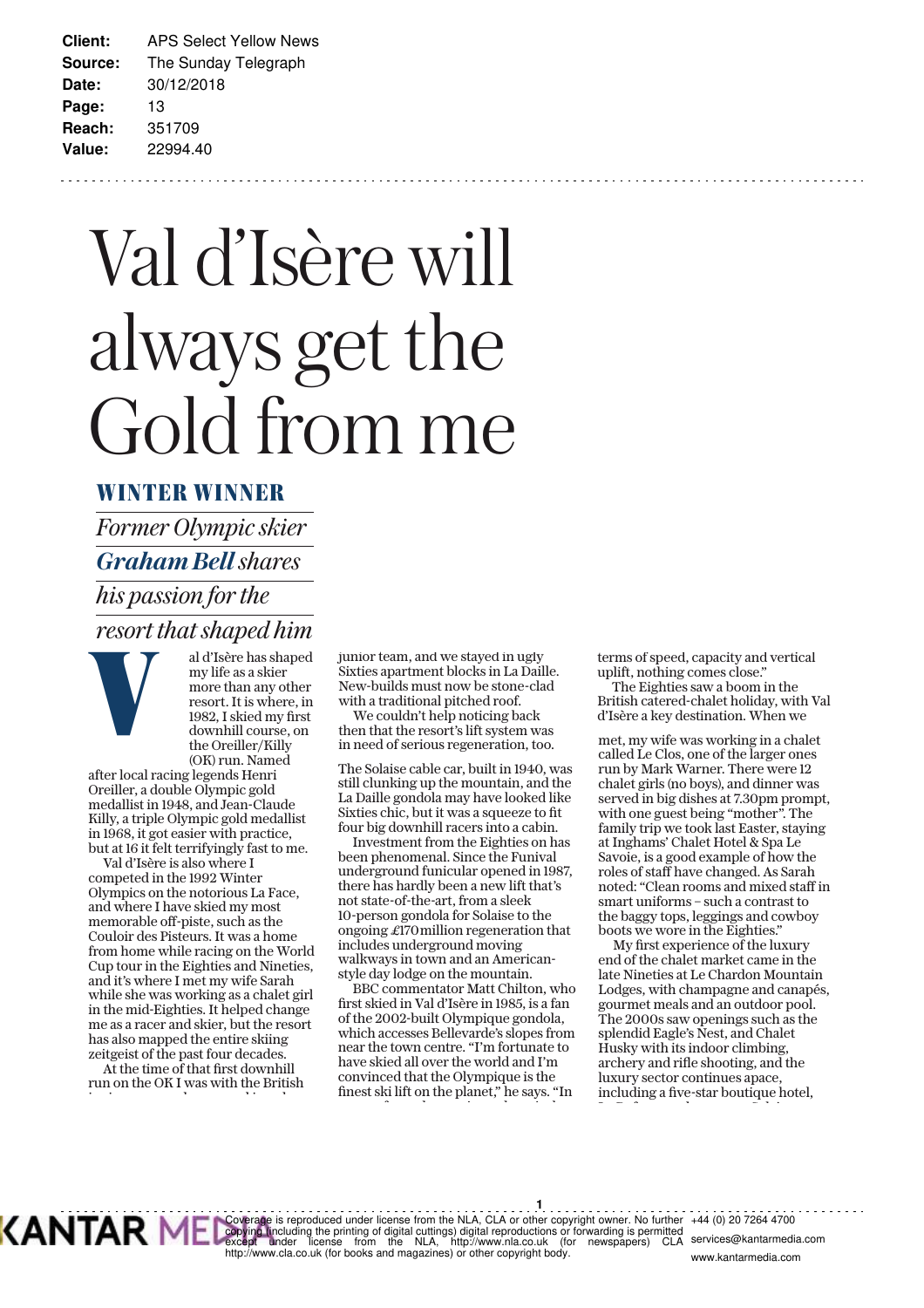Le Refuge, under way on Solaise. This high-end demand also extends to the high street. Susan and Jock Dun set up a hire shop in Val d'Isère in 1991, and now run Snowberry rental. "Our customers have become more demanding over the past 30 years," says Susan. "Most realise the importance of decent equipment that's properly serviced and correctly adjusted, but they expect top-quality gear and service at a good-value price."

John Yates-Smith, founder of YSE chalet holidays, says his first job in the resort, in 1976, was washing dishes at the Fiord hotel. "I was paid  $£5$  a week, while my brother Dick was paid £12 as a rep. He had a room and I slept under the ping-pong table. Val d'Isère was a hairy-chested place then – accommodation was basic and hot water a

luxury. Après consisted of four sleazy nightclubs playing Johnny Hallyday and frequented by Parisians in leather trousers."

Dick Yates-Smith opened Dick's Tea Bar in 1979. From very modest beginnings it became *the* place on the World Cup tour for a post-race party.

Val d'Isère was a lot more punk back then. An old haunt of mine featured a bubblegum wall, with every inch covered in used gum. One throwback that has stood the test of time is the Moris Pub. Chilton was its manager for a season in the Nineties. "It is possibly the last remaining link to the Eighties," he laughs.

On the mountain, La Folie Douce, at the top of the La Daille cable car, hired Kely Starlight as artistic director in 1996. His refreshing take on entertainment led to Austrianstyle ski-boot dancing on tables – après-ski with an Ibiza twist. The partying has not stopped since.

In town, Dick Yates-Smith sold his bar in 1997 and it has had a number of makeovers. But the regeneration plan for the heart of the resort, called Le Coin de Val, will add 900 extra guest beds and see Dick's Tea Bar knocked d d l d

down and relocated.

Jim Adlington first skied in Val d'Isère in 1992, working his way up from pot-washer to professional freeskier, and setting up Planks Clothing. "When I arrived there were loads of ski bums and snowboarders from all over the world living a hand-to-mouth existence, just so they could ride every day. It's impossible to be in Val d'Isère for the winter now and not work."

Another change is the increasing number of people who come to Val d'Isère just for the après, but Jim's not complaining: "We should thank places like Dick's for partying all night because it means fewer people, especially the seasonaires, go skiing off-piste. So it keeps all those classic lines free on a powder day."

Last season saw an abundance of powder days in Val d'Isère, as good as any I can remember. Yes, the resort may have changed, but the mountains remain as challenging and awe-inspiring as ever.

**Graham Bell is a former Olympic skier and now works as a TV presenter and journalist.**



. . . . . <del>2</del>. . . . . . Coverage is reproduced under license from the NLA, CLA or other copyright owner. No further<br>copying (including the printing of digital cuttings) digital reproductions or forwarding is permitted<br>except dinder license from t http://www.cla.co.uk (for books and magazines) or other copyright body. +44 (0) 20 7264 4700 miteu<br>CLA services@kantarmedia.com

www.kantarmedia.com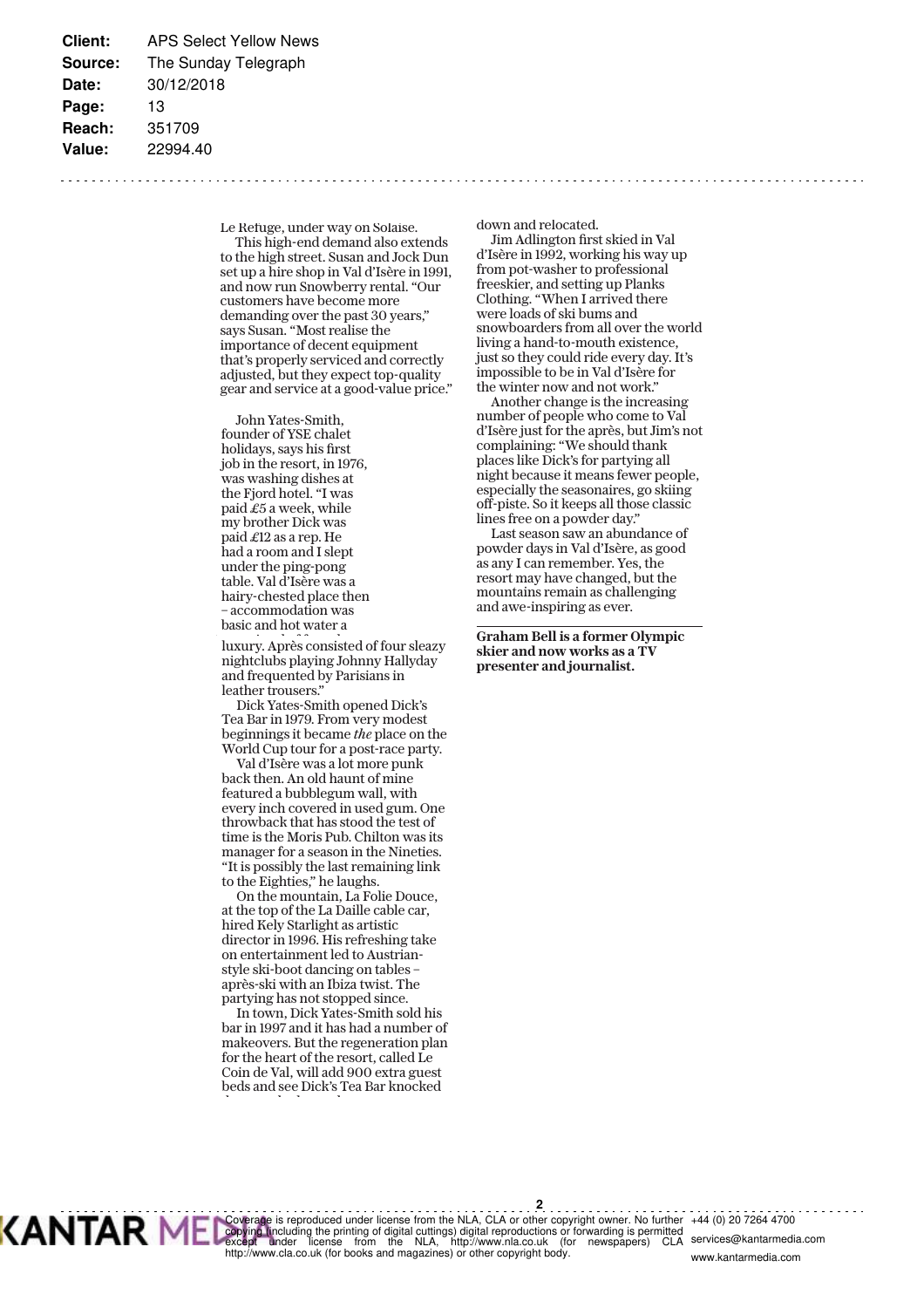# **VA L D'ISER E T H ROUGH T H E AGE S**

#### **1888**

Val d'Isère opens first hotel -Auberge Moris

#### **1936**

Le Rogoney drag-lift opens on Solaise, the mountain directly above town

#### **1937**

Col de l'Iseran, Europe's highest road pass opens, continuing from Val d'Isère into the neighbouring Maurienne valley

#### **1940**

Solaise cable car built

#### **1952**

Hydroelectric dam built below

Val d'Isère, covering the old village of Tignes and creating the Lac du Chevril. The new ski resort of Tignes was built above

#### **1955**

First running of the Critérium de la Première Neige ski races, which take place at the beginning of every ski season, snow depending and are now part of the World Cup circuit

#### **1961**

La Daille apartments constructed

#### **1972**

Val d'Isère and Tignes area renamed the

Espace Killy, after ski racer Jean-Claude Killy, one of Val d'Isère's founders. The area has since been renamed Val d'Isère/ Tignes

#### **1987**

Funival opens in La Daille **1990**

Solaise Express chairlift opens

### **1992**

Val d'Isère hosts the Olympic downhill, super-G and combined ski races during the Albertville Games

# **2002**

Olympique

gondola opens on Bellevarde

#### **2009**

Val d'Isère hosts the Alpine Ski World Championships

#### **2016**

Solaise gondola lift with heated seats and Wi-Fi on board opens, and the ski area at the top is revamped too

#### **2019** Old Solaise

cable car station set to become France's highest hotel at 2,550m – although it is behind schedule and won't open fully until the 2019-20 winter season





**3** Coverage is reproduced under license from the NLA, CLA or other copyright owner. No further<br>copying tincluding the printing of digital cuttings) digital reproductions or forwarding is permitted<br>except ander alicense from t +44 (0) 20 7264 4700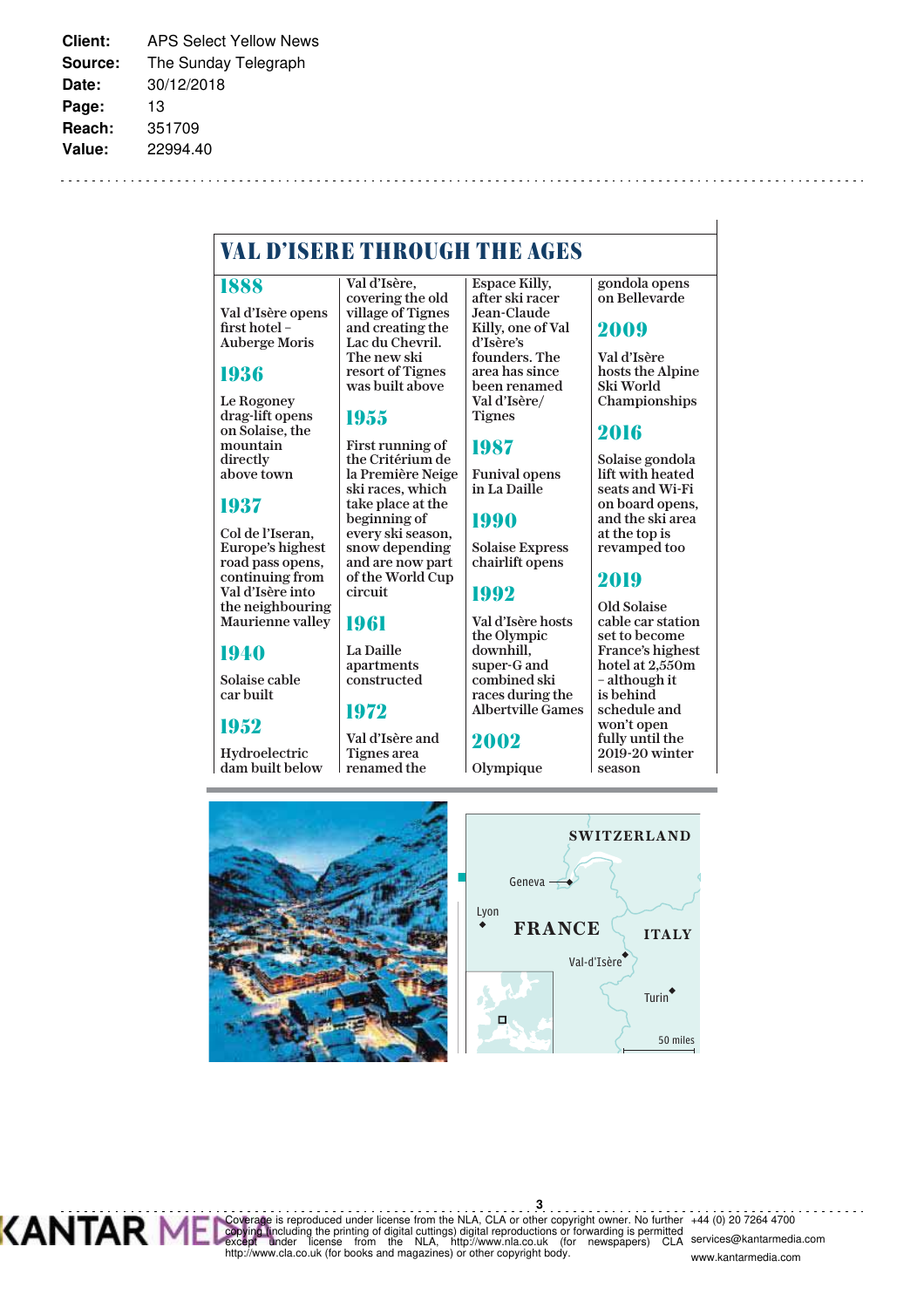



**4** Coverage is reproduced under license from the NLA, CLA or other copyright owner. No further<br>copying tincluding the printing of digital cuttings) digital reproductions or forwarding is permitted<br>except ander alicense from t +44 (0) 20 7264 4700

services@kantarmedia.com www.kantarmedia.com